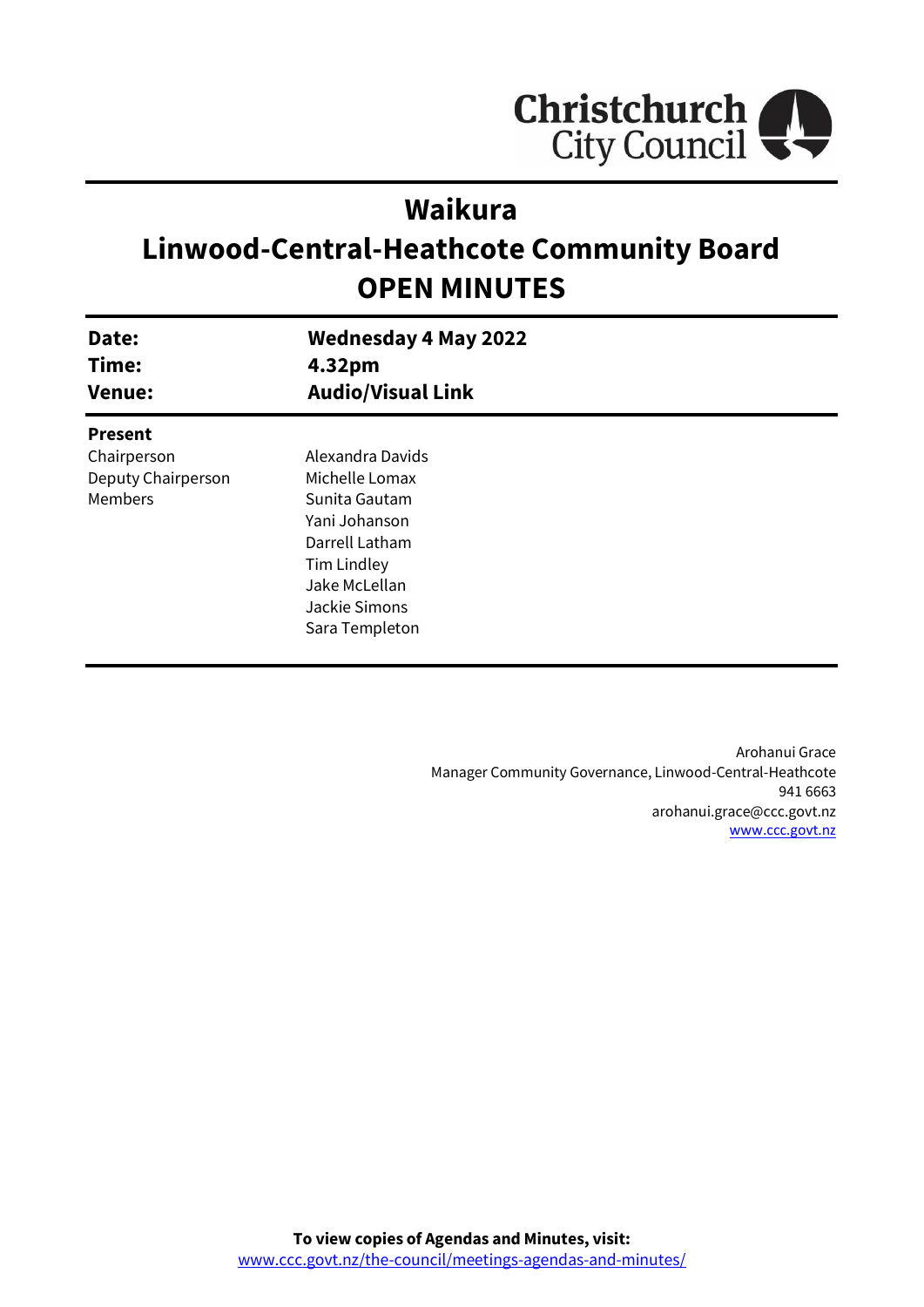

**Part A Matters Requiring a Council Decision**

- **Part B Reports for Information**
- **Part C Decisions Under Delegation**

**Secretarial Note:** It is noted that this meeting was held via audio/visual link on the Zoom platform owing to the country being under COVID-19 Protection Framework (the Traffic Alert System Orange) on the date the meeting was scheduled. These minutes provide a written summary of the meeting proceedings.

The Chairperson opened the meeting and notified members and presenters that the meeting was being publicly livestreamed on YouTube and that the recording would be kept online for future viewing.

## **Karakia Tīmatanga**:

The agenda was dealt with in the following order.

## **1. Apologies Ngā Whakapāha**

#### **Part C**

There were no apologies received.

## **2. Declarations of Interest Ngā Whakapuaki Aronga**

#### **Part B**

The Chairperson called for any declarations of interest.

There were no declarations of interest recorded.

## **3. Confirmation of Previous Minutes Te Whakaāe o te hui o mua**

### **Part C**

The Chairperson asked members to confirm that the minutes of the previous Board meeting held on 13 April 2022 were a true and correct record of the meeting. It was noted that Dacre Street was spelled incorrectly.

A motion to confirm the minutes subject to the correction of the spelling of Dacre Street was moved by Darrell Latham and seconded by Sunita Gautam, put to the vote and declared carried.

### **Community Board Resolved LCHB/2022/00043**

That the minutes of the Waikura Linwood-Central-Heathcote Community Board meeting subject to the correction of the spelling of Dacre Street held on Wednesday, 13 April 2022 be confirmed.

Darrell Latham/Sunita Gautam **Carried**

## **5. Deputations by Appointment Ngā Huinga Whakaritenga**

### **Part B**

### **5.1 Barnett Park**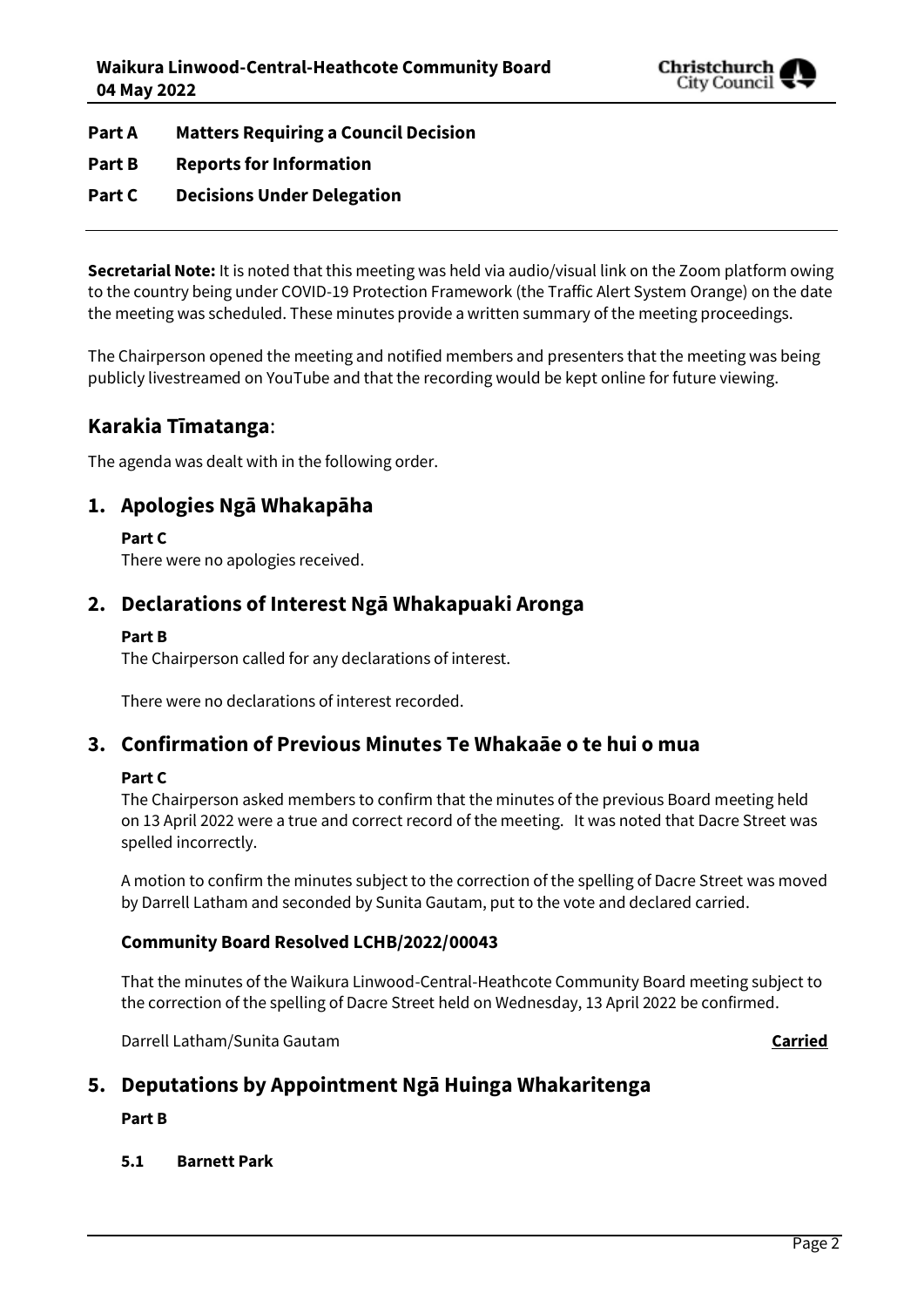

Martin Ward, local resident, presented to the Board on various matters related to Barnett Park, Redcliffs.

Mr Ward is a member of Te Awa Kura, subcommittee of Redcliffs Residents Association, that aims to address the residents desires to look after this area, with a "Sea to Summit" potential.

A focussed discussion was held on a Council's 2005 consultation document for acquiring land for a flood detention basin in Barnett Park using the Developer Capital Contribution from an adjacent proposed subdivision.

The Board members asked questions and discussed the matters raised.

Mr Ward has previously had discussions with a Stormwater Engineer regarding either a detention structure or planting around the park. Given the passage of time and the previously proposal for a flood retention basin it was suggested that, this could now morph into a wetland.

It was noted that there have been Developer Capital contributions as made by previous development in the area that were to be used towards Flood Detention Facility on Barnett Park.

Jake McLellan left the meeting at 4:59 pm.

The Chairperson thanked Mr Ward for coming in and presenting to the Board.

Darrell Latham moved that the Board seek staff advice on the progress of the 2005 Council report, and look into balance of the development contributions made specifically for the flood retention basin, seconded by Tim Lindley.

Item 7 of these minutes refers

## **Community Board Resolved LCHB/2022/00044**

#### **Part B**

That the Waikura Linwood-Central-Heathcote Community Board:

- 1. Requests staff advice on the progress of the proposal for a Flood Detention Facility on Barnett Park that was consulted on in March 2005.
- 2. Requests staff advice on the balance of the Developer Capital Contribution for the proposed Flood Detention Faculty on Barnett Park.

### Darrell Latham/Tim Lindley **Carried**

### **Attachments**

- A Clause 5 Deputation Barnett Park Regreening Group Newsletter 4 May 2022 [⇨](../../../RedirectToInvalidFileName.aspx?FileName=LCHB_20220504_MAT_7605.PDF#PAGE=1)
- B Clause 5 Deputation Barnett Park PowerPoint Presentation 4 May 2022 [⇨](../../../RedirectToInvalidFileName.aspx?FileName=LCHB_20220504_MAT_7605.PDF#PAGE=1)

## **4. Public Forum Te Huinga Whānui**

### **Part B**

### **4.1 Linwood Park**

Bill Cowen, President, spoke on behalf of Cashmere Technical Football Club regarding access to new fields on Linwood Park.

Jake McLellan returned to the meeting at 5:02 pm.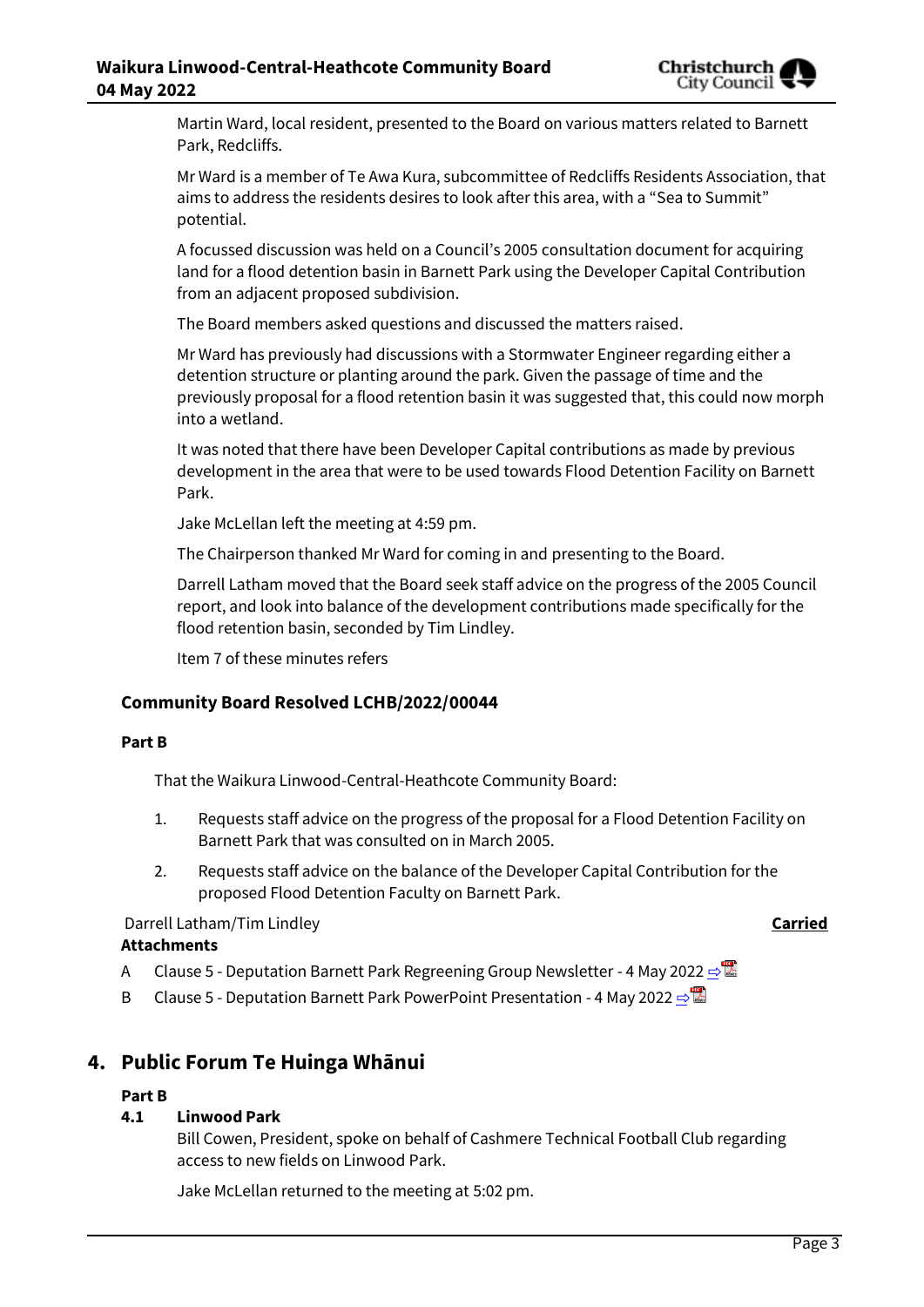Mr Cowen outlined to the Board that the Cashmere Technical Football Club lost nine sportsgrounds post-earthquakes in the Linwood area. The Club has done some fundraising to acquire one sportsground, however, as Cashmere Technical Football Club is a large club there is a requirement for a number of grounds for training and playing.

Mr Cowen advised the members that one artificial field is the equivalent of five or six well maintained turf fields, given the ability to withstand the playing and training wear and tear.

The Cashmere Technical Football Club would like to see Linwood Park be a home for artificial fields, one or two would suffice. He estimated the cost of one artificial field to be approximately \$2 million.

Board members asked questions and a discussion was held.

Mr Cowen confirmed that none of the nine fields lost were artificial fields.

Sunita Gautam left the meeting at 5:12 pm.

After Board members clarified further points the Chairperson thanked Mr Cowen for his presentation.

The Board agreed to request staff advice on the process for engaging interested sport codes around the reinstatement of the former Linwood Park temporary village site back to sports fields.

The Board agreed to request staff advice on advantages and disadvantages of turf and artificial turf sportsgrounds.

## **6. Presentation of Petitions Ngā Pākikitanga**

#### **Part B**

There was no presentation of petitions.

## **7. Correspondence**

The Council's Community Board Adviser joined the meeting by audio/visual link.

The Chairperson called for a mover and seconder. Darrell Latham moved the officer's recommendation. The motion was seconded by Sara Templeton and on being put to the vote was carried

#### **Community Board Resolved LCHB/2022/00045**

#### **Part B**

That the Linwood-Central-Heathcote Community Board:

Receives the correspondence from Mr Martin Ward in relation to various matters 1. regarding Barnett Park.

Darrell Latham/Sara Templeton **Carried**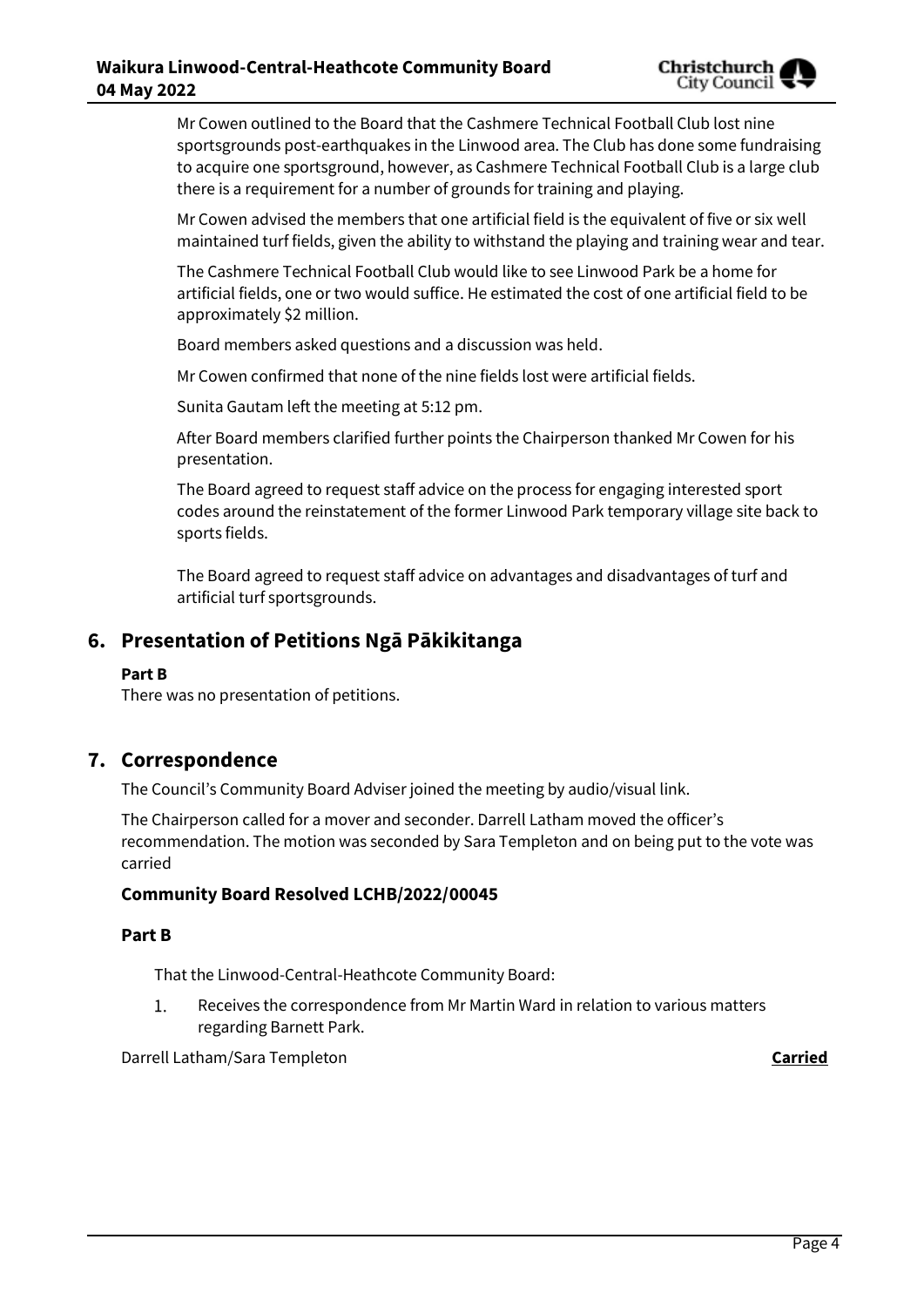

## **8. Briefings**

The Community Parks Team Leader and Community Partnership Ranger joined the meeting by audio/visual link.

The Community Parks Team Leader introduced to the Board a new Community Partnership Ranger for the area. During the 2021 Long Term Plan hearings Council identified that budget was allocated for three additional parks rangers.

The Community Partnership Ranger, outlined their background and what they consider they will bring to the Community Partnership Ranger role.

Sunita Gautam returned to the meeting at 5:20 pm.

Board members asked questions and discussion was held.

After Board members clarified further points the Chairperson thanked staff for their briefing.

Yani Johanson moved the officer recommendation with the additional resolution of requesting staff advice on the various Parks Rangers Roles and Responsibilities that is suitable for the community to use. The motion was seconded by Alexandra Davids.

#### **Officer Recommendations Ngā Tūtohu**

That the Waikura Linwood-Central-Heathcote Community Board:

1. Notes the information supplied during the Briefing regarding the Community Partnership Ranger Introduction.

### **Community Board Resolved LCHB/2022/00046**

#### **Part B**

That the Waikura Linwood-Central-Heathcote Community Board:

- 1. Notes the information supplied during the Briefing regarding the Community Partnership Ranger Introduction.
- 2. Requests staff advice on the various Parks Ranger roles and responsibilities that is suitable for the community to use.

Yani Johanson/Alexandra Davids **Carried**

## **9. Beach Hospitality Ltd-Landlord Consent and Affected Party Approval for Proposed Sun Louvre Alterations-25 Esplanade Sumner**

### **Board Comment**

The Council's Leasing Consultant joined the meeting by audio/visual link.

The Board was advised that owing to the site conditions that expose the area to very strong winds, the current sun umbrellas cannot always be safely used; the proposed sun louvre structure has an approved resource consent.

The Board sought clarification on the proposed colour of the sun louvre and the colour's likely impact on the surrounding environment and the history of the building.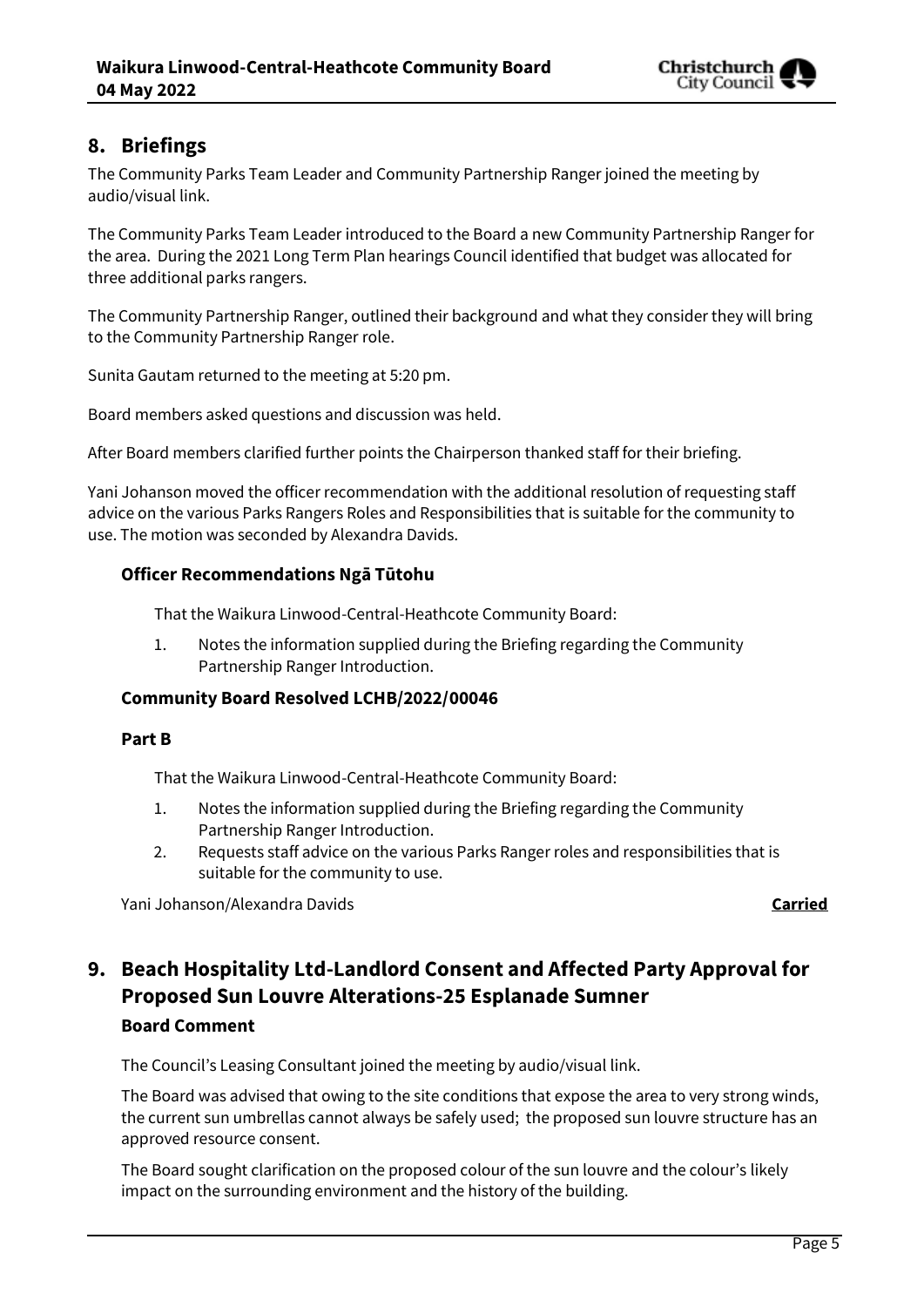

The Board members clarified they are supportive of sun protection, however, are concerned about the proposed colour of the sun louvre .

Sara Templeton moved the officer's recommendations, seconded by Tim Lindley.

Michelle Lomax moved by way of amendment, seconded by Darrell Latham that the Waikura Linwood-Central-Heathcote Community Board lay the report - Beach Hospitality Ltd-Landlord Consent and Affected Party Approval for Proposed Sun Louvre Alterations- 25 Esplanade Sumner on the table and request staff advice on The effect of changing the sun louvre colour on the resource consent; and the history of 25 Esplanade, Sumner building.

When the amendment was put to the vote the amendment was carried.

#### **Officer Recommendations Ngā Tūtohu**

That the Waikura Linwood-Central-Heathcote Community Board:

- Approves on behalf of Council, as Landlord, the proposed sun louvre alterations. 1.
- $2.$ Approves on behalf of Council, as building owner, permission required by the Tenant under Section 104 of the resource consent application RMA/2021/4165.
- 3. Authorise the Property Consultancy Manager to manage and conclude all issues, processes and documentation associated with the request for landlord approval.

#### **Community Board Resolved**

That the Waikura Linwood-Central-Heathcote Community Board:

- 1. Approves on behalf of Council, as Landlord, the proposed sun louvre alterations.
- $2.$ Approves on behalf of Council, as building owner, permission required by the Tenant under Section 104 of the resource consent application RMA/2021/4165.
- $\overline{3}$ . Authorise the Property Consultancy Manager to manage and conclude all issues, processes and documentation associated with the request for landlord approval.

#### Sara Templeton/Tim Lindley

Michelle Lomax moved by way of amendment, seconded by Darrell Latham

That the Waikura Linwood-Central-Heathcote Community Board:

- 1. Lays the report Beach Hospitality Ltd-Landlord Consent and Affected Party Approval for Proposed Sun Louvre Alterations- 25 Esplanade Sumner on the table and requests staff advice on:
	- a. The effect of changing the sun louvre colour on the resource consent; and
	- b. The history of 25 Esplanade, Sumner building.

#### **Community Board Resolved LCHB/2022/00047**

#### **Part C**

That the Waikura Linwood-Central-Heathcote Community Board:

1. Lays the report - Beach Hospitality Ltd-Landlord Consent and Affected Party Approval for Proposed Sun Louvre Alterations- 25 Esplanade Sumner on the table and requests staff advice on: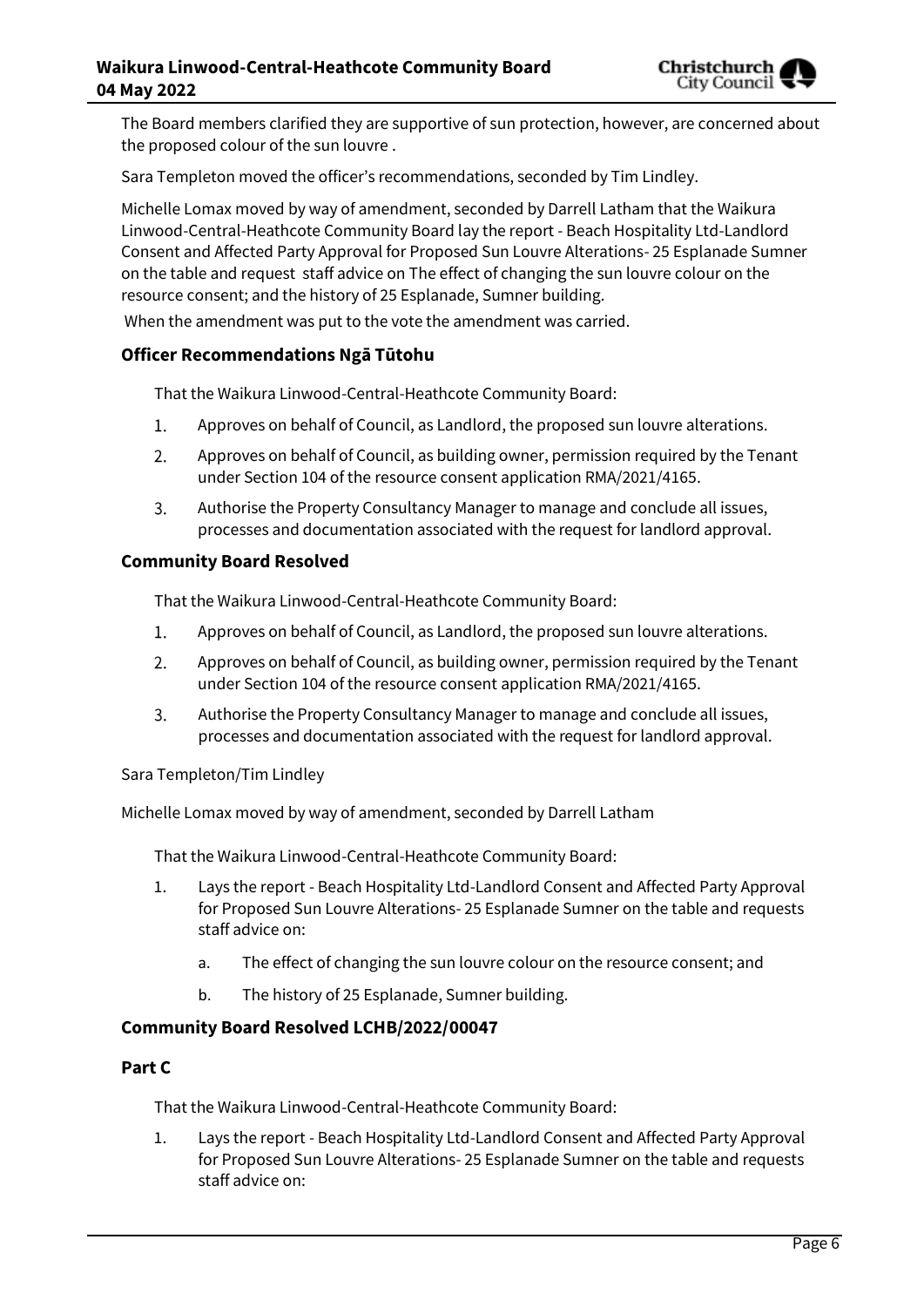

- a. The effect of changing the sun louvre colour on the resource consent; and
- b. The history of 25 Esplanade, Sumner building.

Michelle Lomax/Darrell Latham **Carried**

## **10. Elected Members' Information Exchange Te Whakawhiti Whakaaro o Te Kāhui Amorangi**

#### **Part B**

The Board exchanged information on the following:

- The Board were updated on the Board's Draft Annual Plan oral submission.
- The Board acknowledged the work of Youth & Cultural Development (YCD) in producing the FRESH Festival of Events.
- The Board were advised that Norfolk Pine trees near the Surf Club, Sumner appear to be dying. A Customer Service Request has been lodged.
- The Board discussed the progress of the planting of a memorial tree and placement of a plaque for Sally Buck, former Councillor and Community Board member.

#### **10.1 Rose Historic Chapel Trust**

The Board noted that after many years of service, both the Rose Historic Chapel Trust Chairperson and the Treasurer are retiring from the Rose Chapel Historic Trust Board.

The Board agreed that a Certificate of Appreciation be forwarded to the Rose Historic Chapel Trust Chairperson and the Treasurer for their service to the Chapel.

#### **10.2 Staunton Esplanade Reserve**

The Board discussed issues around the maintenance and recent arson attacks on the vegetation within Staunton Esplanade Reserve alongside the Woolston Cut.

The Board agreed to request staff advice on Staunton Esplanade Reserve maintenance schedule.

The Board agreed to request staff advice on the Staunton Esplanade Reserve Landscape Plan.

#### **10.3 Play Streets**

The Board acknowledged the high population of children on the north side of Linwood Avenue and the scarcity of playgrounds.

The Board agreed to request staff to investigate temporary play streets for the north side of Linwood Avenue.

### **10.4 Phillipstown - Proposed Slow Speed Neighbourhood**

The Board were updated that planning for the Board's proposed visit to Phillipstown is underway.